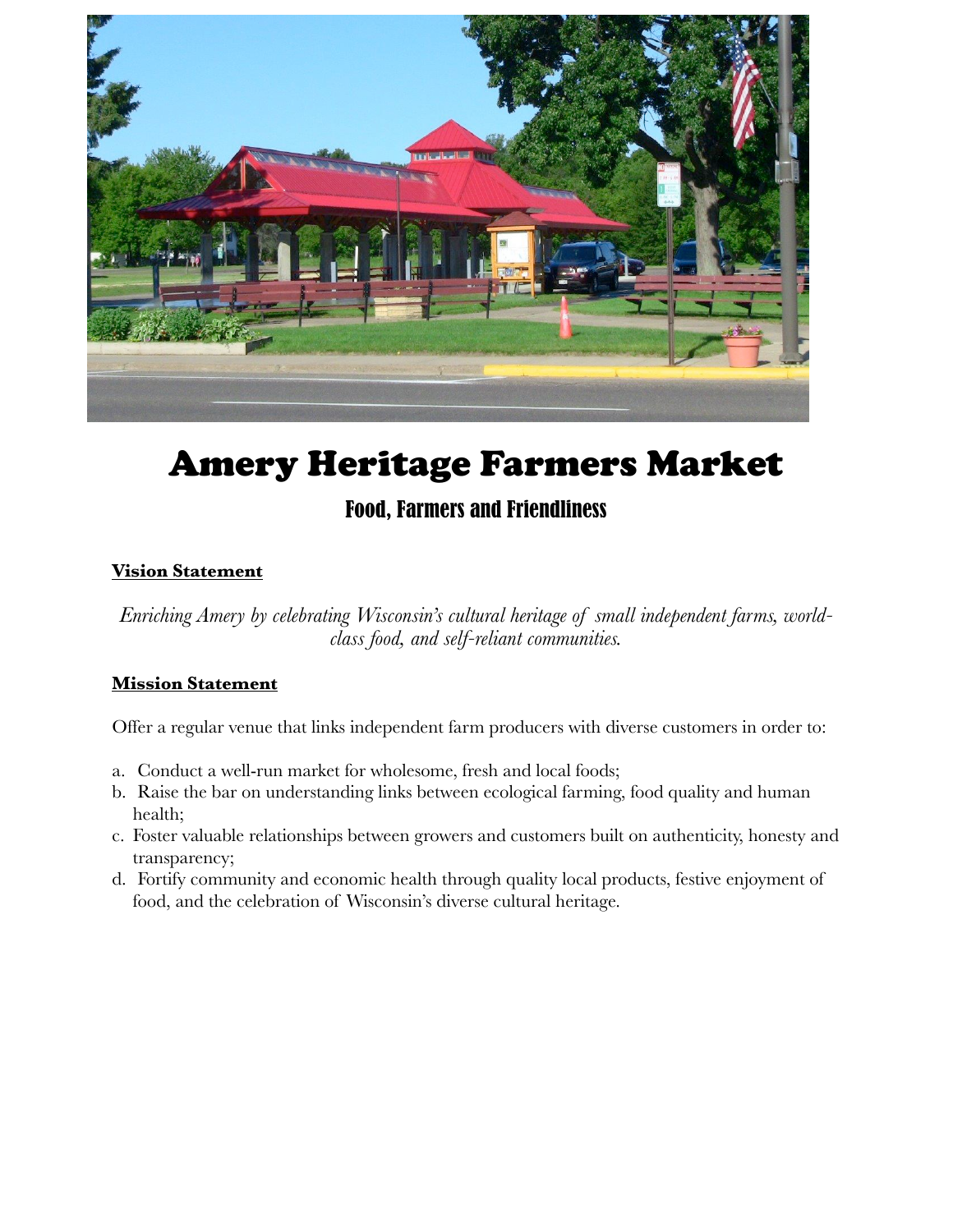# **Pike Hole Family Farm**

Brad and Valerie Burke Amery 3 1/2 acres

No chemicals or artificial petrochemical fertilizer used. Majority of land is reclaimed century old barnyard; remainder is cropland which lay fallow for 15 years and virgin pasture-land. Fertility is primarily provided through composting and green manure. selective fertilizing is done with Drammatic One and Drammatic-k liquid fish and kelp. Crops are rotated minimum of 3 years. Most irrigation is controlled drip or t-tube. A winter rye program was begun last fall and additional cover crops will be utilized beginning this year. Plants are started on farm via soil block.

All OMRI approved inputs include pyrethrin (botanical), spinisad, plantone organic fertilizer and minimal amount of sulfur powder for active powdery mildew.

Diverse fruits and vegetables and canned goods.

#### **Blackbrook Farm**

Ayla Graden and James Dodge Clayton 5 acres

We do not use any chemical fertilizers or pesticides. We use chicken manure pellets for fertility as well as Sustane, an organic fertilizer, fish emulsion for transplants and we work with Midwest Bio-Ag every year to balance out micronutrients and fertility. We also cover crop, rotate crops and use green manure. Our irrigation systems are drip and overhead. we use organic BT for potato beetles.

We grow vegetables and sell locally produced maple syrup. On our farm we strive to grow food with the ecosystem, not against it. From managing our soils to thoughtfully choosing pest and weed management tactics, we seek to increase the diversity of our biological world, both above and below ground. To us, sustainable farming includes nurturing the soils rather than treating the crops. To be stronger stewards of the land and of our vegetables, we feel it is better to work toward understanding the causes than it is to treat the symptoms. In turn, when you choose our produce, you are supporting rich land for future generations to come.

# **Lauri's Country Garden**

Lauri Schafer Clayton 2 acres I have been following organic practices and may start certification process this year. Last year I used green manures, blood meal, bone meal, worm castings and compost. This year I plan to